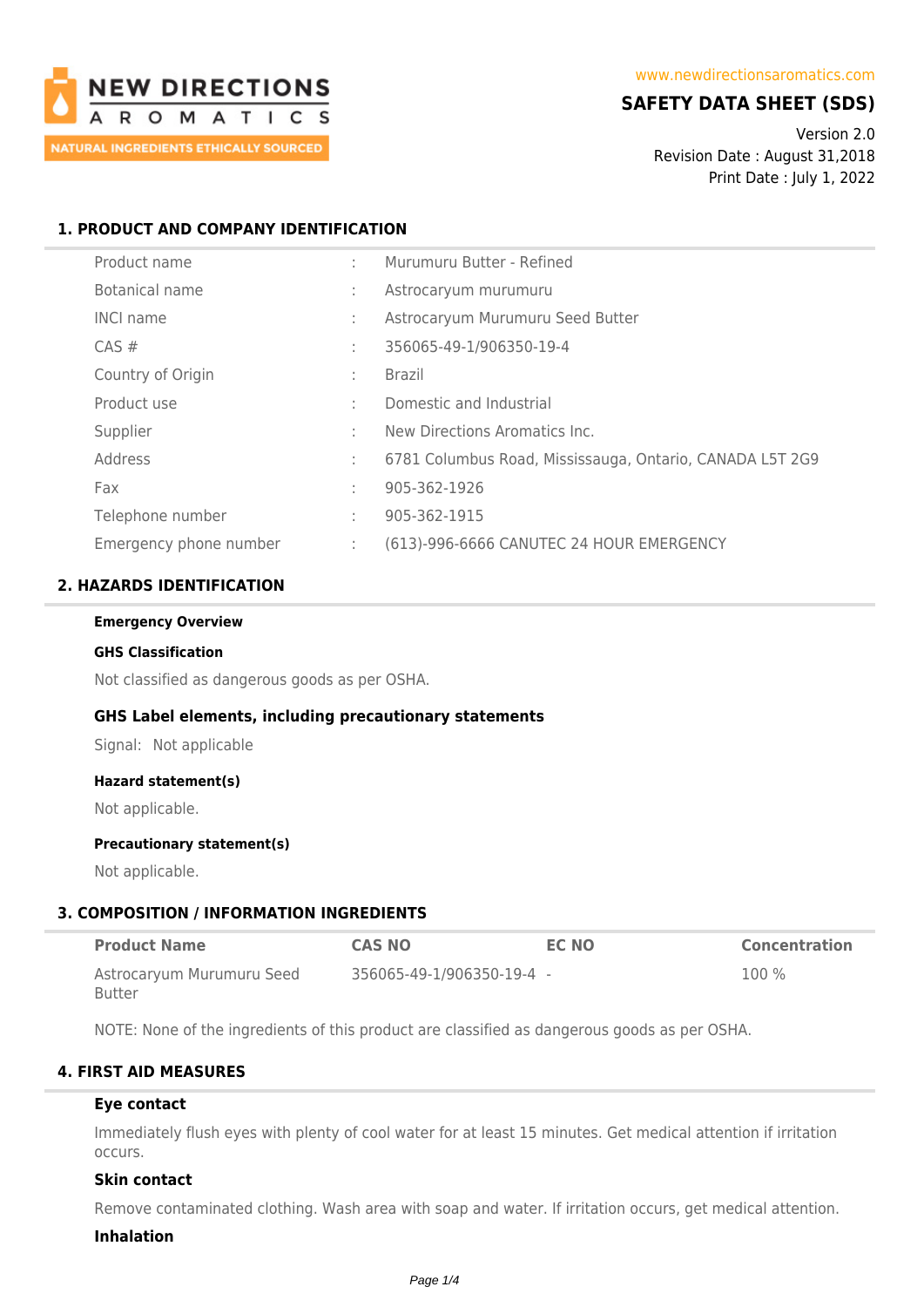If inhaled, removed to fresh air. Get medical attention if symptoms appear.

# **Ingestion**

Seek medical attention or contact local poison control center.

# **5. FIRE FIGHTING MEASURES**

# **Suitable extinguishing media**

Foam. Dry Powder. Carbon dioxide.

# **Unsuitable extinguishing media**

Water spray, water jet.

# **Special protective equipment and precautions for fire-fighters**

Wear proper protective equipment. Exercise caution when fighting any chemical fire. Use water spray or fog for cooling exposed containers.

# **Special hazards arising from the substance or its combustible products**

Hazardous decomposition products may be formed at extreme heat or if burned.

# **Resulting gases**

Carbon oxides.

# **6. ACCIDENTAL RELEASE MEASURES**

# **Personal precautions, protective equipment and emergency procedures.**

Equip clean crew with proper protection. Respiratory protection equipment may be necessary.

### **Environmental precautions**

Prevent entry to sewers and public waters. Notify authorities if product enters sewers or public waters.

### **Methods and materials for containment and cleaning up**

Clean up any spills as soon as possible, using an absorbent material to collect it. Use suitable disposal containers.

# **7. HANDLING AND STORAGE**

# **Precautions for safe handling**

No direct lighting. No smoking. Ensure prompt removal from eyes, skin and clothing. Wash hands and other exposed areas with mild soap and water before eating, drinking or smoking and when leaving work. Handle in accordance with good industrial hygiene and safety procedures.

# **Conditions for safe storage, including any incompatibilities**

Provide local exhaust or general room ventilation to minimize dust and/or vapour concentrations. Keep container closed when not in use.

# **8. EXPOSURE CONTROLS AND PERSONAL PROTECTION**

# **Eyes**

Use tightly sealed goggles.

# **Skin**

If skin contact or contamination of clothing is likely, protective clothing should be worn. Use protective gloves.

# **Respiratory**

In case of insufficient ventilation, wear suitable respiratory equipment.

# **9. PHYSICAL AND CHEMICAL PROPERTIES**

Appearance **in the summary control of the UP** in White to pale yellow solid fat.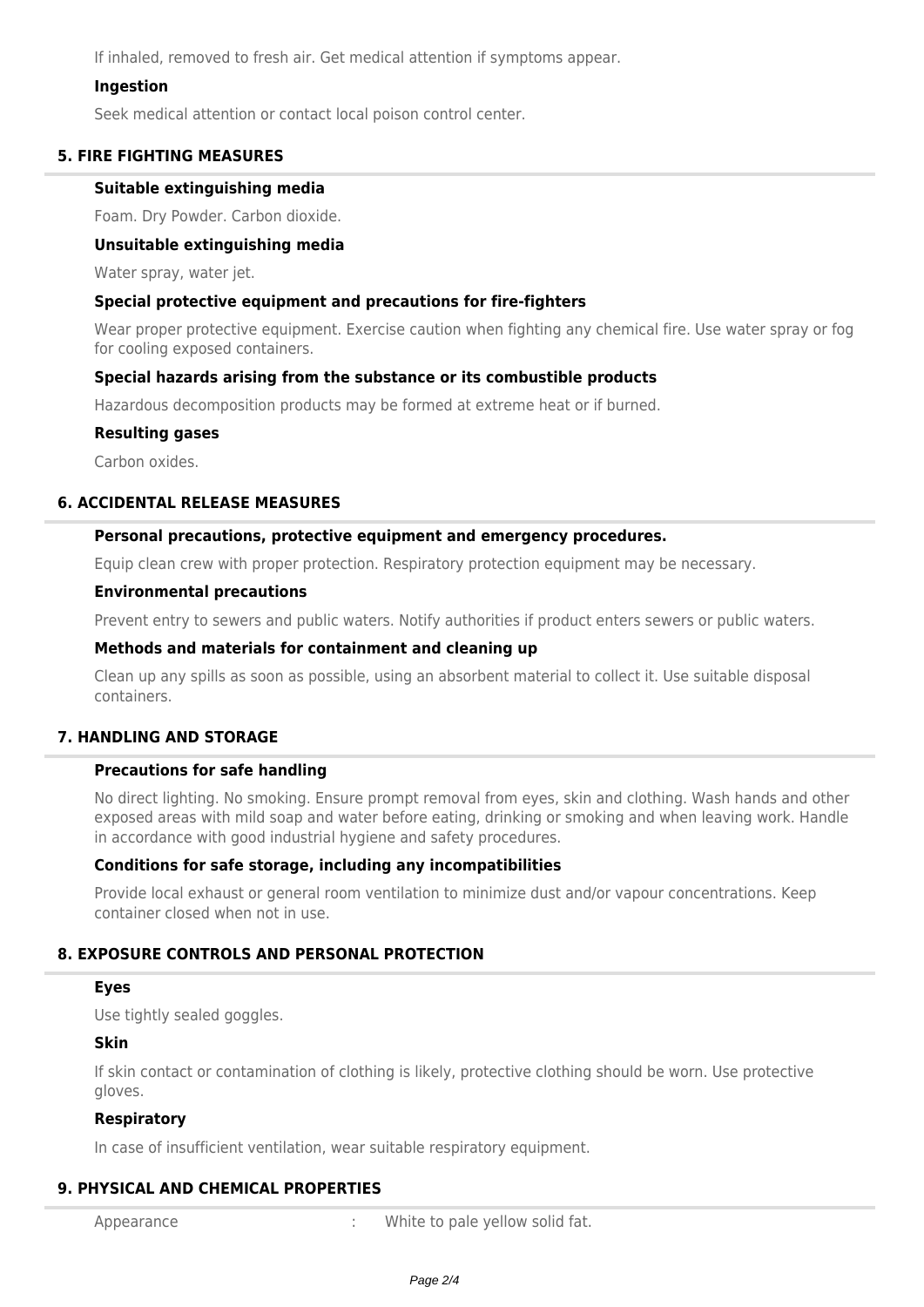| Odor                         | Mild odor.                |
|------------------------------|---------------------------|
| Melting Point/Freezing Point | MP: 32 to 36 $^{\circ}$ C |
| Flash point                  | : $>93.3^{\circ}$ C       |
| Relative density             | $0.89$ @ 50 °C            |
| Solubility (ies)             | Insoluble in water.       |

# **10. STABILITY AND REACTIVITY**

# **Reactivity**

This material presents no significant reactivity hazard.

# **Chemical stability**

Chemically stable.

# **Possibility of hazardous reactions**

Hazardous polymerization will not occur.

# **Conditions to avoid**

Avoid sparks, flame and other heat sources.

# **Incompatible materials**

Strong oxidizing agents.

# **Hazardous decomposition products**

Carbon Oxides.

# **11. TOXICOLOGICAL INFORMATION**

# **Acute toxicity**

Not available.

# **Reproductive toxicity**

No adverse effects on reproduction are known.

# **Skin contact**

Adverse skin effects should be prevented by normal care and personal hygiene.

#### **Eye contact**

Possible irritation should be prevented by wearing safety glasses.

# **12. ECOLOGICAL INFORMATION**

#### **Ecotoxicity**

Avoid any pollution of ground, surface or underground water.

# **Persistence and degradability**

Biodegradable.

# **Bio - accumulative potential**

Not available.

#### **Mobility in soil**

Not available.

### **Other adverse effects**

Not available.

# **13. DISPOSAL CONSIDERATION**

Dispose of product in accordance with local, state or provincial and federal regulations. Check with local municipal authority to ensure compliance.